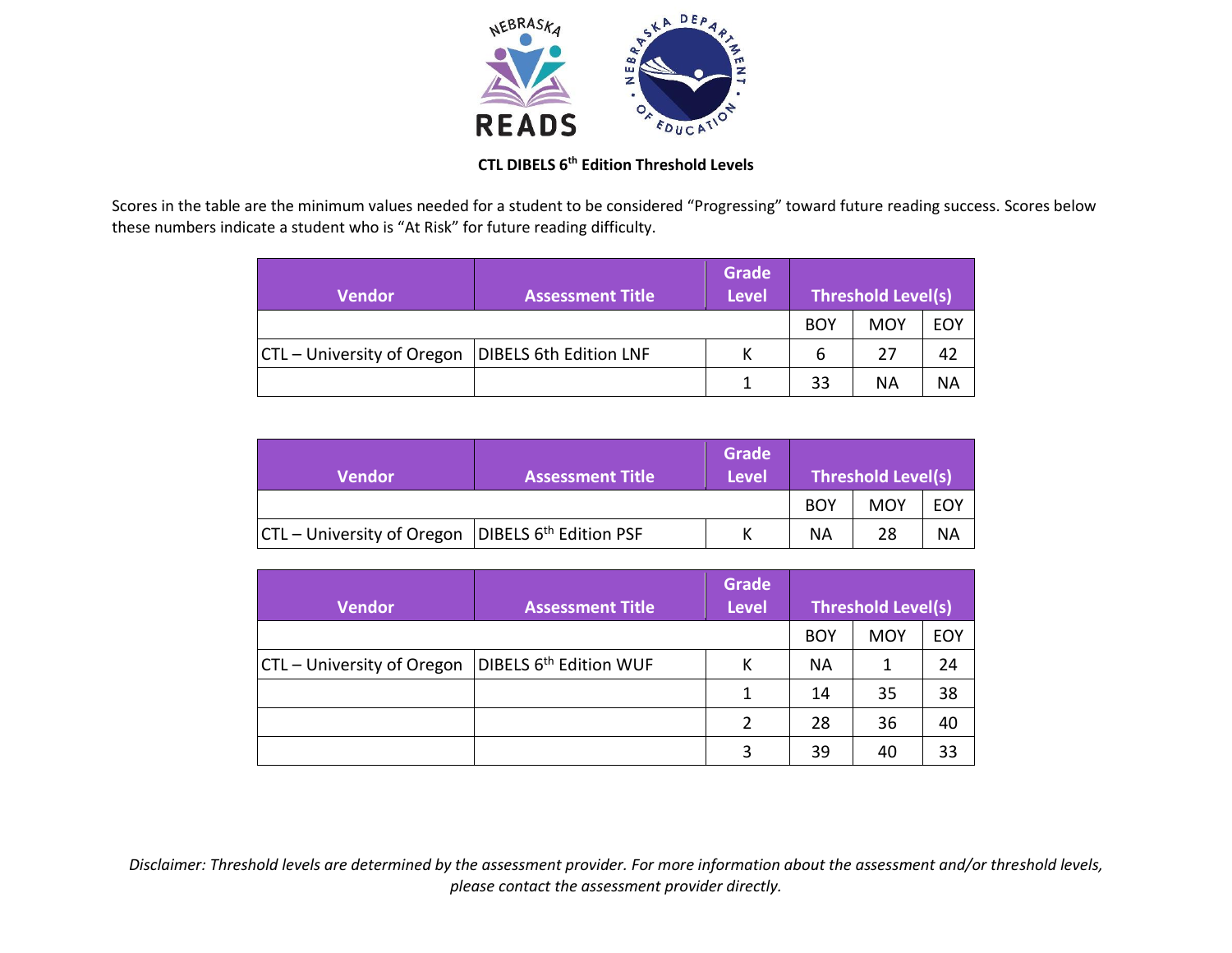| <b>Vendor</b>              | <b>Assessment Title</b>                | <b>Grade</b><br><b>Level</b> | <b>Threshold Level(s)</b> |     |            |
|----------------------------|----------------------------------------|------------------------------|---------------------------|-----|------------|
|                            |                                        |                              | <b>BOY</b>                | MOY | <b>EOY</b> |
| CTL – University of Oregon | DIBELS 6 <sup>th</sup> Edition NWF-CLS | к                            | NА                        | 15  | 35         |
|                            |                                        | 1                            | 19                        | 48  | 68         |
|                            |                                        |                              | 52                        | ΝA  | ΝA         |

| <b>Vendor</b>                     | <b>Assessment Title</b>                | <b>Grade</b><br><b>Level</b> | <b>Threshold Level(s)</b> |     |     |
|-----------------------------------|----------------------------------------|------------------------------|---------------------------|-----|-----|
|                                   |                                        |                              | <b>BOY</b>                | MOY | EOY |
| <b>CTL</b> – University of Oregon | DIBELS 6 <sup>th</sup> Edition NWF-WRC | К                            | ΝA                        | ΝA  |     |
|                                   |                                        |                              |                           | 3   |     |
|                                   |                                        |                              |                           | ΝA  | ΝA  |

| <b>Vendor</b>              | <b>Assessment Title</b>                              | <b>Grade</b><br><b>Level</b> | <b>Threshold Level(s)</b> |            |            |
|----------------------------|------------------------------------------------------|------------------------------|---------------------------|------------|------------|
|                            |                                                      |                              | <b>BOY</b>                | <b>MOY</b> | <b>EOY</b> |
| CTL - University of Oregon | DIBELS 6 <sup>th</sup> Edition ORF-<br>words correct | 1                            | <b>NA</b>                 | 13         | 31         |
|                            |                                                      | $\mathcal{P}$                | 28                        | 55         | 75         |
|                            |                                                      | 3                            | 57                        | 76         | 97         |

*Disclaimer: Threshold levels are determined by the assessment provider. For more information about the assessment and/or threshold levels, please contact the assessment provider directly.*